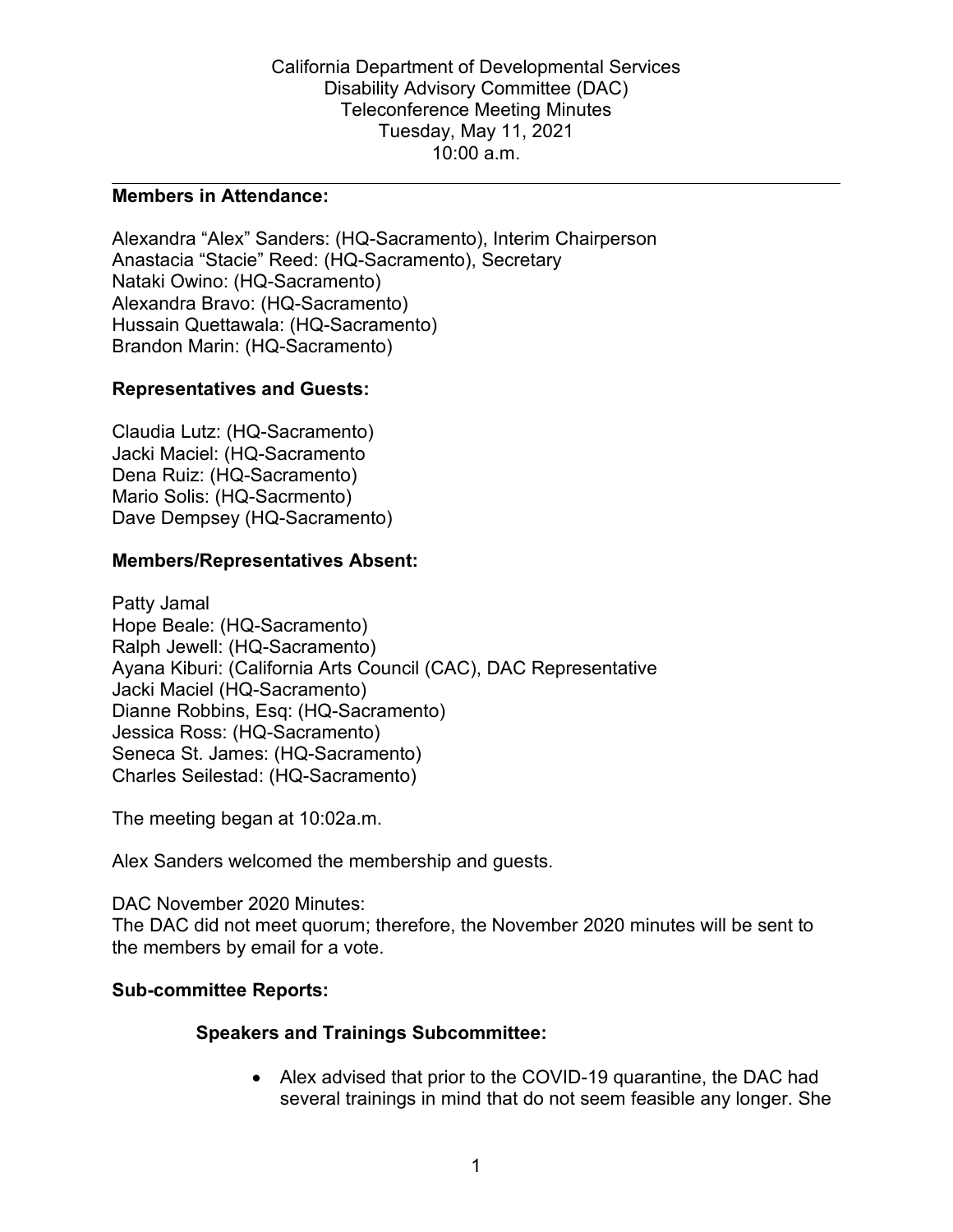California Department of Developmental Services Disability Advisory Committee (DAC) Teleconference Meeting Minutes Tuesday, May 11, 2021 10:00 a.m.

suggested we reconsider these trainings and come up with ideas for new ones.

- The Trauma Informed Care (TIC) presentation by Dr. Nadine Burke Harris is one of those trainings that no longer seems feasible as it is likely that Dr. Harris is busy with COVID-19 related issues.
- In lieu of Dr. Harris, Alex suggested having Dr. Maureen Rubin provide a training on TIC. Alex shared that she has recently saw an outstanding presentation on TIC by Dr. Rubin. Alex will send a link to the recording of the training to the membership.
- July 2021 is Americans With Disabilities Act Month
	- Alex mentioned that July 2021 is Americans With Disabilities Month. In the past, we have hosted an ADA special event, but as COVID-19 restrictions are ongoing, we won't able to have one this year. Alex asked for ideas on having a possible virtual celebration.

# **DAC Recruitment and Renewals**

- Alex mentioned that the DAC should prepare for DAC recruitment:
	- Alex will send out the recruitment memo, which wull be signed by Carla Castaneda, on behalf of Nancy Bargmann.
	- Alex and Dena Ruiz will begin to develop a DAC recruitment video. Alex encouraged the membership to volunteer to assist in this project.
	- Mario Solis' recommended to ensure that the video is accessible. The DDS DAC should lead by example.
	- Alex called for volunteers to join this subcommittee as the existing members need assistance, especially with aligning with LEAP requirements.
	- DAC should focus on recruiting new members with disabilities.

## **Signage and Logo Subcommittee**:

• This Committee's projects are on hold.

## **ADA Taskforce Subcommittee**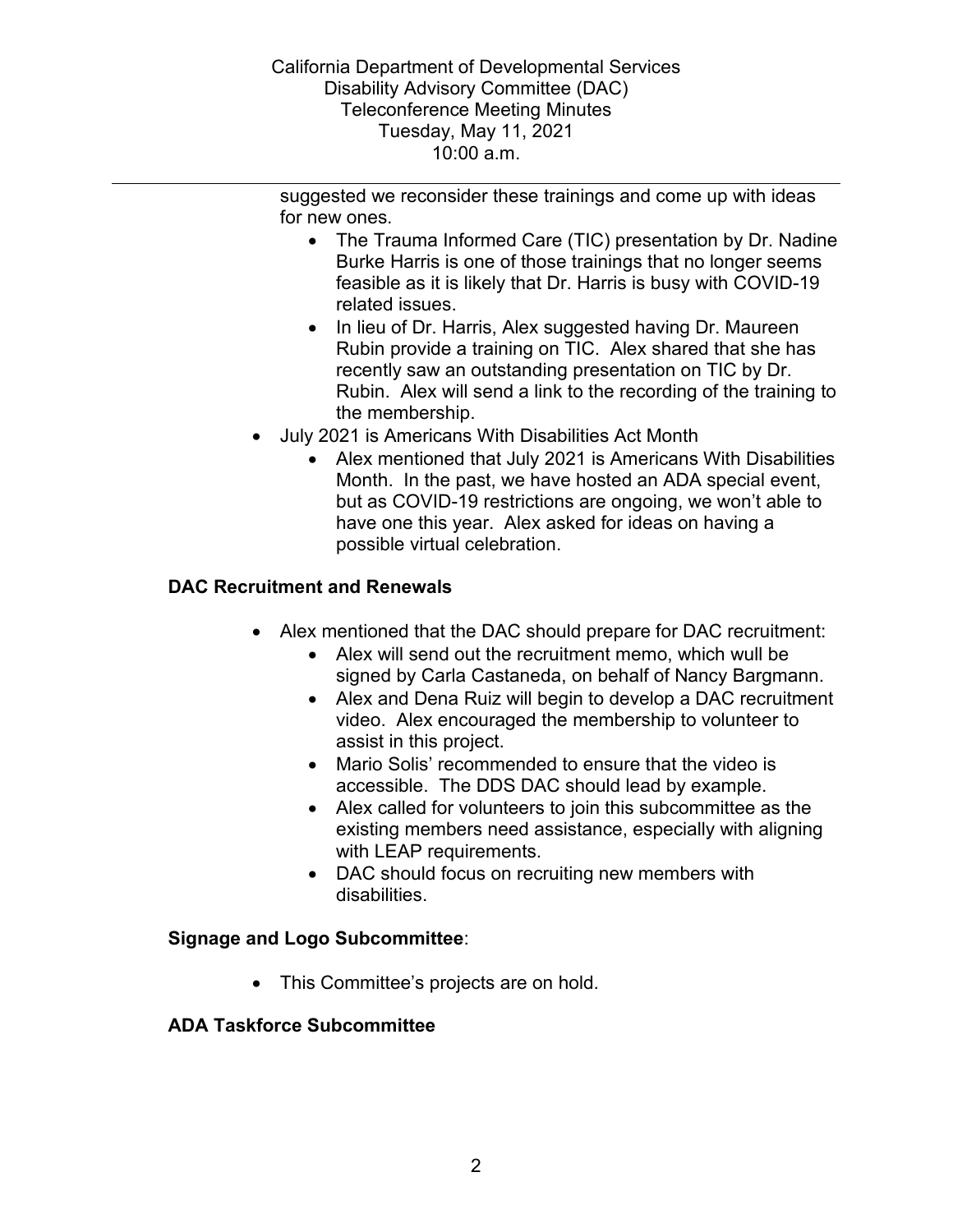• This committee's projects are on hold. However, Alex did share that the parking spots at the Allenby Building are sparse, but do meet ADA requirement.

### **DDS DAC Homepage Subcommittee**

• This committee's projects are on hold.

## **Annual By-Law Review Subcommittee:**

• Alex indicated she is finishing her review of the draft By-Laws. She indicated that it will be shared with the membership once she has completed her review.

## **DDS CAC DAC Charter Subcommittee:**

• Alex indicated that the review of the draft DAC CAC Charter is still in progress. Once the committee has completed its review, the next reviewer in the chain is the Office of Legal Affairs.

### **Announcements**

• The DAC had nothing to report at this time.

## **Old Business**

• The DAC had nothing to report at this time.

### **Old Business**

• The DAC has nothing to report at this time.

### **Announcements**

• The DAC has nothing to report at this time.

### **New Business**

• **DAC Goals-** Alex indicated that the DAC should develop new goals. She will send out an email to the membership to refresh goals.